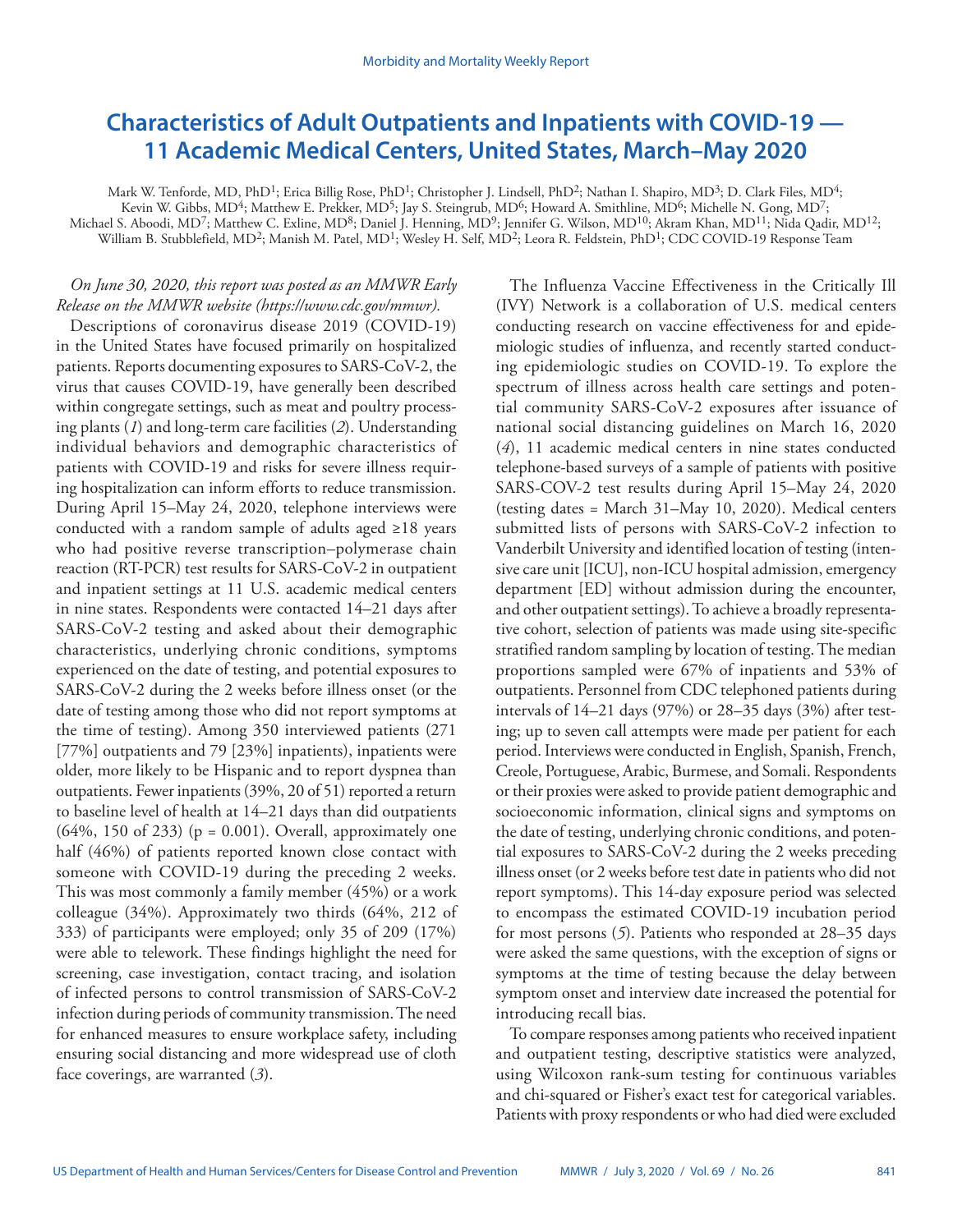#### **Summary**

# What is already known about this topic?

Exposures to SARS-CoV-2 have commonly been described in congregate settings rather than broader community settings.

# What is added by this report?

In a multistate telephone survey of 350 adult inpatients and outpatients who tested positive for SARS-CoV-2 infection, only 46% reported recent contact with a COVID-19 patient. Most participants' contacts were a family member (45%) or a work colleague (34%). Two thirds of participants were employed; only 17% were able to telework.

### What are the implications for public health practice?

Case investigation, contact tracing, and isolation of infected persons are needed to prevent ongoing community transmission, given the frequent lack of a known contact. Enhanced measures to ensure workplace safety, including social distancing and more widespread use of cloth face coverings, are warranted.

because details about symptoms, medical conditions, and exposure histories were frequently unknown. Statistical analyses were conducted using Stata software (version 16; StataCorp).

At least one telephone call was attempted for 798 randomly selected patients 309 inpatients [98 ICU and 211 non-ICU] and 489 outpatients [144 ED and 345 non-ED]) across the 11 sites. Among these, 544 (68%) answered calls, and 398 (50%) completed interviews. Sixty-seven (8%) patients or proxies refused, 37 (5%) were unable to complete the interview because of a language barrier, 42 (5%) requested a callback but could not be reached on further call attempts; 20 (3%) were reported to have died within 21 days of testing (nine proxy respondents interviewed and 11 refused). A total of 48 proxy interviews were excluded, leaving 350 of 398 for analysis.\*

Among the 350 respondents with completed interviews, 271 (77%) were tested as outpatients (70 ED and 201 non-ED) and 79 (23%) as inpatients (17 ICU and 62 non-ICU) (Table 1). The median number of patient respondents by site was 20 (interquartile range =  $11-46$ ). The median respondent age was 43 years; 185 (53%) were female, 116 (33%) white, 73 (21%) non-Hispanic black (black), 43 (12%) non-Hispanic of another race, and 116 (33%) Hispanic. Nineteen patients reported another positive SARS-CoV-2 test result before the test date applicable to this study. Among outpatients, 8% (22 of 271) were later admitted to the hospital after having outpatient testing.

# **Demographic and Baseline Health Characteristics**

Compared with outpatients, inpatients were older (median age =  $54$  versus 42 years; p<0.001) and differed by race/ ethnicity ( $p = 0.008$ ) and annual household income ( $p = 0.003$ ). Inpatients were less likely to be white (19% versus 37%) and more likely to have annual household income <\$25,000 (28% versus 13%). Inpatients also had more underlying chronic conditions (median = two) than did outpatients (median = one) (p<0.001), including cardiovascular conditions, chronic respiratory disease, and diabetes.

# **Reported Symptoms**

Among 316 (90%) respondents who answered questions on symptoms and did not report a previous positive SARS-CoV-2 test result,† 292 (92%) reported one or more symptoms on the date of SARS-CoV-2 testing (Table 2), including 238 (96%) of 248 outpatients and 54 (79%) of 68 inpatients. Both inpatients and outpatients reported a similar number of symptoms, but inpatients were more likely to describe dyspnea (72% versus 32%; p<0.001) and less likely to report loss of smell or taste (43% versus 59%;  $p = 0.030$ ). Fewer symptomatic inpatients (39%, 20 of 51) reported a return to baseline level of health at 14–21 days than did symptomatic outpatients (64%, 150 of 233) ( $p = 0.001$ ).

# **Exposures**

Among 339 (97%) participants who provided exposure histories,  $46\%$  (153 of 332) reported a close case contact, defined as being within 6 feet of someone with a diagnosis of COVID-19, during the 2 weeks preceding illness onset or the date of testing for asymptomatic patients (Table 3). This was most commonly a family member (45%, 69 of 153) or a work colleague (34%, 52 of 153). Seven of the 339 participants were missing data in their case contact histories.

Approximately two thirds (64%, 212 of 333) of participants were employed; however, only 35 of 209 (17%) were able to telework. Outpatients were more likely to report being employed than were inpatients  $(70\% \text{ versus } 42\%; \text{ p<0.001})$ and interacted with persons outside the home more frequently (p<0.001). Among employed participants, 53 (25%) reported working in health care.

## **Discussion**

Few studies have systematically collected data on COVID-19 patients from varied health care settings in the United States. In this multistate telephone-based survey of 350 U.S. COVID-19

<sup>\*</sup>Patients with a proxy respondent were more likely to have been hospitalized (83% versus  $23\%$ ) and to be older (median age = 67 versus 43 years) than were patients who responded for themselves.

<sup>†</sup> Symptoms were asked in reference to the date of SARS-CoV-2 testing. Given uncertainty in reference date for patients with a previous positive SARS-CoV-2 RT-PCR test result, symptoms were not reported for these patients.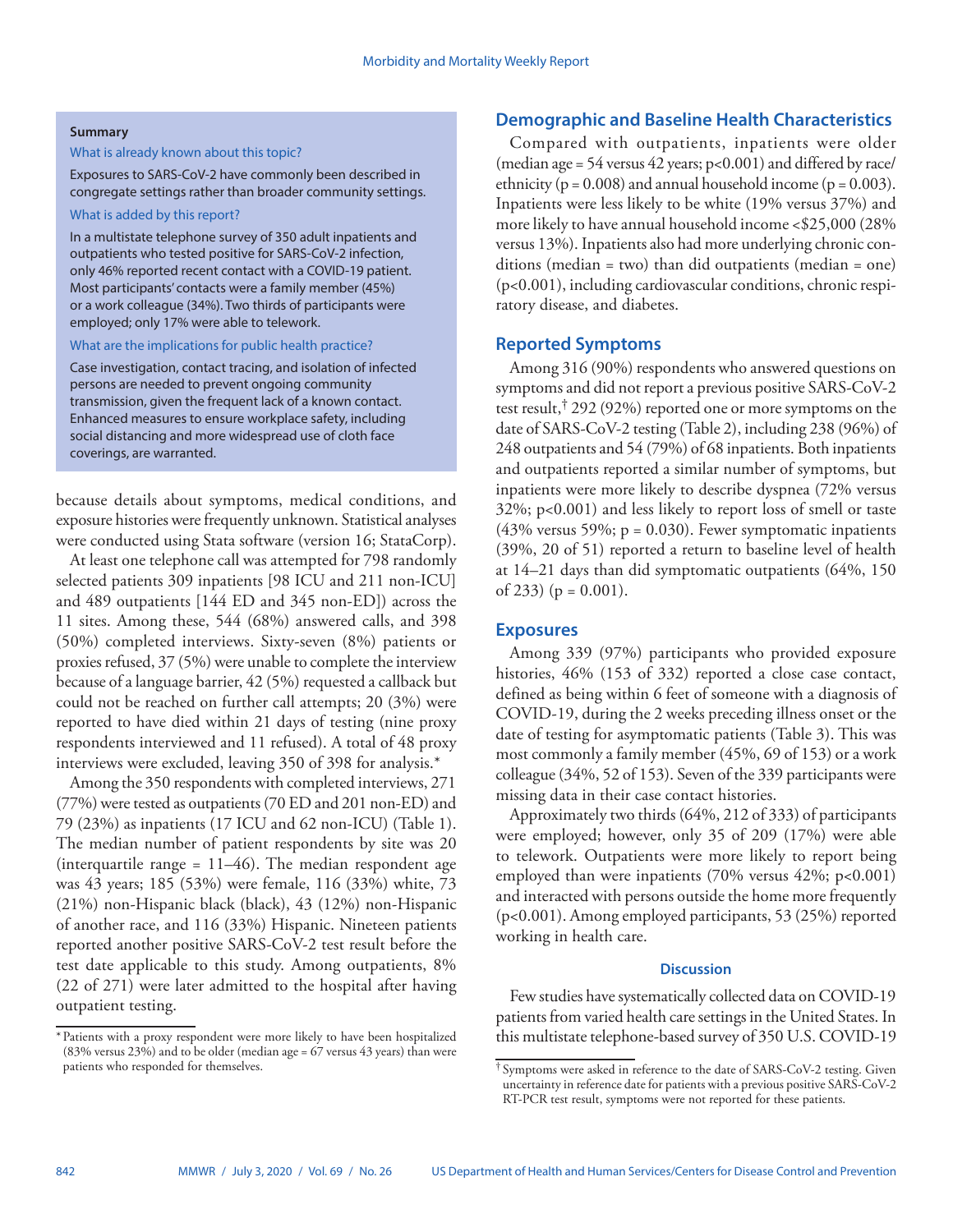|                                                 | No. (%)            |                   |                 |         |  |
|-------------------------------------------------|--------------------|-------------------|-----------------|---------|--|
| Characteristic                                  | <b>Total (350)</b> | Outpatients (271) | Inpatients (79) | P-value |  |
| Median age, yrs, (IQR)                          | 43 (32-57)         | $42(31-54)$       | 54 (36-68)      | < 0.001 |  |
| <b>Female sex</b>                               | 185 (53)           | 144 (53)          | 41 (52)         | 0.85    |  |
| Race/Ethnicity <sup>†</sup>                     |                    |                   |                 | 0.008   |  |
| White, non-Hispanic                             | 116(33)            | 101(37)           | 15 (19)         |         |  |
| Black, non-Hispanic                             | 73 (21)            | 51 (19)           | 22(28)          |         |  |
| Hispanic                                        | 116(33)            | 82 (30)           | 34 (43)         |         |  |
| Other, non-Hispanic                             | 43 (12)            | 35(13)            | 8(10)           |         |  |
| Unknown                                         | 2(1)               | 2(1)              | 0(0)            |         |  |
| <b>Medical Insurance</b>                        |                    |                   |                 | 0.85    |  |
| Yes                                             | 289 (83)           | 222 (82)          | 67(85)          |         |  |
| No                                              | 45 (13)            | 34(13)            | 11(14)          |         |  |
| Unknown                                         | 16(5)              | 15(6)             | 1(1)            |         |  |
| <b>Education level</b>                          |                    |                   |                 | 0.83    |  |
| Less than college                               | 177(51)            | 135 (50)          | 42 (53)         |         |  |
| Some college or more                            | 154 (44)           | 119 (44)          | 35(44)          |         |  |
| Unknown                                         | 19(5)              | 17(6)             | 2(3)            |         |  |
| Annual household income                         |                    |                   |                 | 0.003   |  |
| $<$ \$25,000                                    | 56 (16)            | 34(13)            | 22(28)          |         |  |
| \$25,000-\$49,000                               | 92 (26)            | 77 (28)           | 15 (19)         |         |  |
| \$50,000-\$74,000                               | 33(9)              | 27(10)            | 6(8)            |         |  |
| $>$ \$74,000                                    | 57 (16)            | 49 (18)           | 8(10)           |         |  |
| Unknown/Refused to answer                       | 112 (32)           | 84 (31)           | 28 (35)         |         |  |
| Underlying medical condition (334) <sup>§</sup> |                    |                   |                 |         |  |
| Number, median (IQR)                            | $1(0-2)$           | $1(0-2)$          | $2(1-3)$        | < 0.001 |  |
| Any cardiac disease                             | 100 (30)           | 69 (27)           | 31(41)          | 0.019   |  |
| Hypertension                                    | 97 (29)            | 67(26)            | 30(39)          | 0.023   |  |
| Coronary artery disease                         | 10(3)              | 5(2)              | 5(7)            | 0.037   |  |
| Congestive heart failure                        | 9(3)               | 3(1)              | 6(8)            | 0.005   |  |
| Any respiratory disease                         | 65 (20)            | 40 (16)           | 25(33)          | 0.001   |  |
| Asthma                                          | 55 (16)            | 36(14)            | 19(25)          | 0.022   |  |
| COPD                                            | 18(5)              | 6(2)              | 12(16)          | < 0.001 |  |
| <b>Diabetes</b>                                 | 51 (15)            | 28(11)            | 23(30)          | < 0.001 |  |
| Obesity (BMI ≥30 kg/m2)                         | 67 (20)            | 47 (18)           | 20(26)          | 0.13    |  |
| Chronic kidney disease                          | 14(4)              | 8(3)              | 6(8)            | 0.067   |  |
| Chronic liver disease                           | 11(3)              | 5(2)              | 6(8)            | 0.011   |  |
| Immunosuppressive condition                     | 22(7)              | 16(6)             | 6(8)            | 0.60    |  |
| Rheumatologic/Autoimmune condition              | 28(8)              | 20(8)             | 8(11)           | 0.45    |  |
| Neurologic condition                            | 16(5)              | 9(4)              | 7(9)            | 0.041   |  |
| <b>Blood disorder</b>                           | 12(4)              | 7(3)              | 5(7)            | 0.11    |  |
| Psychiatric disorder                            | 69 (21)            | 52 (20)           | 17(23)          | 0.65    |  |
| Ever used tobacco <sup>¶</sup>                  | 104(31)            | 77 (30)           | 27(36)          | 0.36    |  |
| Current tobacco use (among ever users)          | 17(17)             | 15(20)            | 2(7)            | 0.23    |  |
| Current alcohol use**                           | 112 (34)           | 89 (35)           | 23(30)          | 0.45    |  |

**TABLE 1. Self-reported demographic and baseline clinical characteristics of outpatients (N = 271) and inpatients (N = 79) with SARS-CoV-2 RT-PCR–positive test results at 14–21 days or 28–35 days after testing — academic medical centers,\* United States, March–May 2020**

**Abbreviations:** BMI = body mass index; COPD = chronic obstructive pulmonary disease; IQR = interquartile range; RT-PCR = reverse transcription–polymerase chain reaction. \* Patients were sampled from 11 academic medical centers in nine states (University of Washington [Washington], Oregon Health and Sciences University [Oregon], University of California Los Angeles and Stanford University [California], Hennepin County Medical Center [Minnesota], Vanderbilt University [Tennessee], The Ohio State University [Ohio], Wake Forest University [North Carolina], Montefiore Medical Center [New York], Beth Israel Deaconess Medical Center and Baystate Medical Center [Massachusetts]). † Other non-Hispanic included two persons who reported being American Indian/Alaska Native, 25 Asian, three Native Hawaiian/Other Pacific Islander, and 18 Other; five

reported both Asian and Other for race. Other race group combined because of comparatively low numbers in these groups compared with other race/ethnicity groups.  ${}^{\text{6}}$  Excluding 16 (5%) patients who did not answer questions about underlying medical conditions; for those who answered questions about underlying conditions, some respondents were missing data on congestive heart failure (one), obesity (three), rheumatologic/autoimmune conditions (one), neurologic conditions (one), and psychiatric

conditions (two); denominators used to calculate proportions of respondents with individual underlying medical conditions excluded patients who have missing data for the condition. ¶ Unknown for 17 (14 outpatients and three inpatients); among those who had ever used tobacco products, one did not state whether they were a current tobacco user.

\*\* Unknown for 19 (16 outpatients and three inpatients).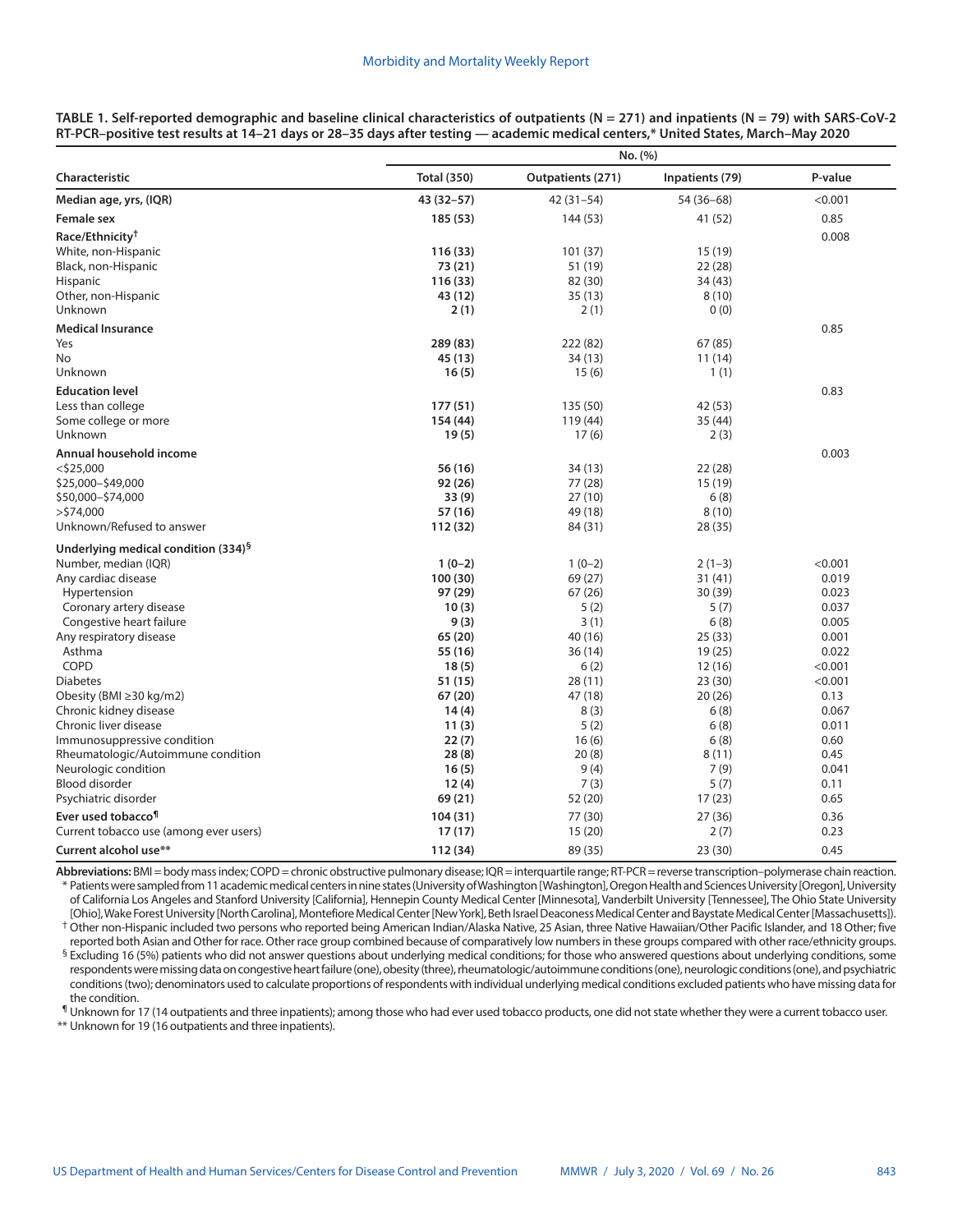|                                                 | No. (%)   |                          |                 |         |
|-------------------------------------------------|-----------|--------------------------|-----------------|---------|
| Characteristic <sup>†</sup>                     | All (316) | <b>Outpatients (248)</b> | Inpatients (68) | P-value |
| Reported any symptom <sup>§</sup>               | 292 (92%) | 238 (96%)                | 54 (79%)        | N/A     |
| Symptoms reported <sup>¶</sup>                  |           |                          |                 |         |
| Median no. of symptoms (IQR)                    | $7(4-10)$ | $7(4-10)$                | $8(4-10)$       | 0.18    |
| Fever                                           | 167(57)   | 131 (55)                 | 36(68)          | 0.086   |
| Shortness of breath                             | 114 (39)  | 76 (32)                  | 38 (72)         | < 0.001 |
| Cough                                           | 182 (63)  | 147 (62)                 | 35(69)          | 0.36    |
| Productive                                      | 91 (50)   | 72 (49)                  | 19 (54)         | 0.57    |
| Bloody                                          | 16(9)     | 10(7)                    | 6(17)           | 0.054   |
| Chest pain                                      | 82(28)    | 60(25)                   | 22(42)          | 0.014   |
| Pleuritic pain                                  | 61 (76)   | 43 (74)                  | 18 (82)         | 0.47    |
| Abdominal pain                                  | 55 (19)   | 42 (18)                  | 13(25)          | 0.20    |
| Nausea                                          | 93 (32)   | 73 (31)                  | 20(38)          | 0.28    |
| Vomiting                                        | 35(12)    | 24 (10)                  | 11(21)          | 0.027   |
| Diarrhea                                        | 109 (38)  | 91 (38)                  | 18(35)          | 0.61    |
| Chills                                          | 156 (54)  | 124 (52)                 | 32(60)          | 0.29    |
| Body aches                                      | 167 (58)  | 138 (58)                 | 29(56)          | 0.72    |
| Headache                                        | 171 (60)  | 146 (62)                 | 25(48)          | 0.062   |
| Confusion                                       | 41 (14)   | 35(15)                   | 6(12)           | 0.53    |
| Fatigue                                         | 198 (69)  | 164 (70)                 | 34 (65)         | 0.54    |
| Congestion                                      | 110 (38)  | 91 (39)                  | 19(37)          | 0.77    |
| Sore throat                                     | 89 (31)   | 73 (31)                  | 16(31)          | 0.97    |
| Loss of smell                                   | 140 (49)  | 122(52)                  | 18(35)          | 0.031   |
| Loss of taste                                   | 143 (50)  | 122(52)                  | 21(41)          | 0.16    |
| Loss of smell, taste, or both                   | 163(56)   | 140 (59)                 | 23(43)          | 0.030   |
| Returned to baseline health by interview date** | 170 (60)  | 150 (64)                 | 20(39)          | 0.001   |

**TABLE 2. Symptoms reported on the date of SARS-CoV-2 test in outpatients and inpatients who tested positive for SARS-CoV-2 (N = 316) at 14–21 days or 28–35 days after testing — 11 academic medical centers,\* United States, March–May 2020**

**Abbreviations**: IQR = interquartile range; N/A = not applicable.

\* Patients were sampled from 11 academic medical centers in nine states (University of Washington [Washington], Oregon Health and Sciences University [Oregon], University of California Los Angeles and Stanford University [California], Hennepin County Medical Center [Minnesota], Vanderbilt University [Tennessee], The Ohio State University [Ohio], Wake Forest University [North Carolina], Montefiore Medical Center [New York], Beth Israel Deaconess Medical Center and Baystate Medical Center [Massachusetts]).

† Among 350 patients who had positive test results for SARS-CoV-2 and responded, 19 (5%) who reported a previous positive SARS-CoV-2 test result before the current test (10 outpatients and nine inpatients) were excluded. An additional 15 (4%) were excluded who did not answer symptom questions during the call 14–21 days after testing (five) or who only responded to the follow-up call at 28-35 days after testing, which did not include symptom questions (10).

§ Four percent (10 of 250) of outpatients reporting no symptoms were tested because of a job requirement (four), being a close contact of a COVID-19 patient (three), requirement before a scheduled surgery (two), and voluntarily tested because of advanced age and underlying medical conditions (one); 21% (14 of 66) of inpatients

reporting no symptoms were tested while hospitalized for unrelated reasons, including six pregnant women hospitalized for delivery and eight for other reasons. ¶ Among 292 respondents who reported one or more symptoms, some respondents were missing data on individual symptoms: fever (one), shortness of breath (one), cough (three), chest pain (three), abdominal pain (four), nausea (three), vomiting (three), diarrhea (three), chills (two), body aches (four), headache (five), confusion (six), fatigue (five), congestion (five), sore throat (five), loss of smell (six), loss of taste (seven); denominators used to calculate proportions of respondents with individual symptoms excluded patients who had missing data for the symptom.

\*\* Eight responses on return to baseline health were missing.

outpatients and inpatients, inpatients were typically older and had more underlying chronic conditions, findings that have been previously observed with both COVID-19 and influenza patients (*6*–*8*). Compared with outpatients, inpatients reported lower household incomes and were less likely to be white. Differences by race/ethnicity are consistent with those reported previously (*9*) (e.g., 43% of inpatients were Hispanic, and 28% were black), although in this descriptive analysis no adjustment for other factors was made to evaluate any independent association between race/ethnicity and COVID-19 severity.

Approximately one third of symptomatic outpatients reported that they had not returned to baseline health by the interview date 14–21 days after testing positive for SARS-CoV-2 infection. In comparison, almost all outpatient working adults with laboratory-confirmed influenza reported returning to normal activities within 14 days of illness onset during the 2012–13 influenza season (*10*).

Fewer than one half of patients were aware of recent close contact with someone with COVID-19, highlighting a need for increased screening, case investigation, contact tracing, and isolation of infected persons during periods of community transmission. This finding suggests that ensuring social distancing and more widespread use of cloth face coverings are warranted (*3*). A majority of COVID-19 patients reported working during the 2 weeks preceding illness, and few had the ability to telework, underscoring the need for enhanced measures to ensure workplace safety.

The findings in this report are subject to at least six limitations. First, given that the survey was telephone-based, some nonresponse bias is possible. Patients with more severe illnesses might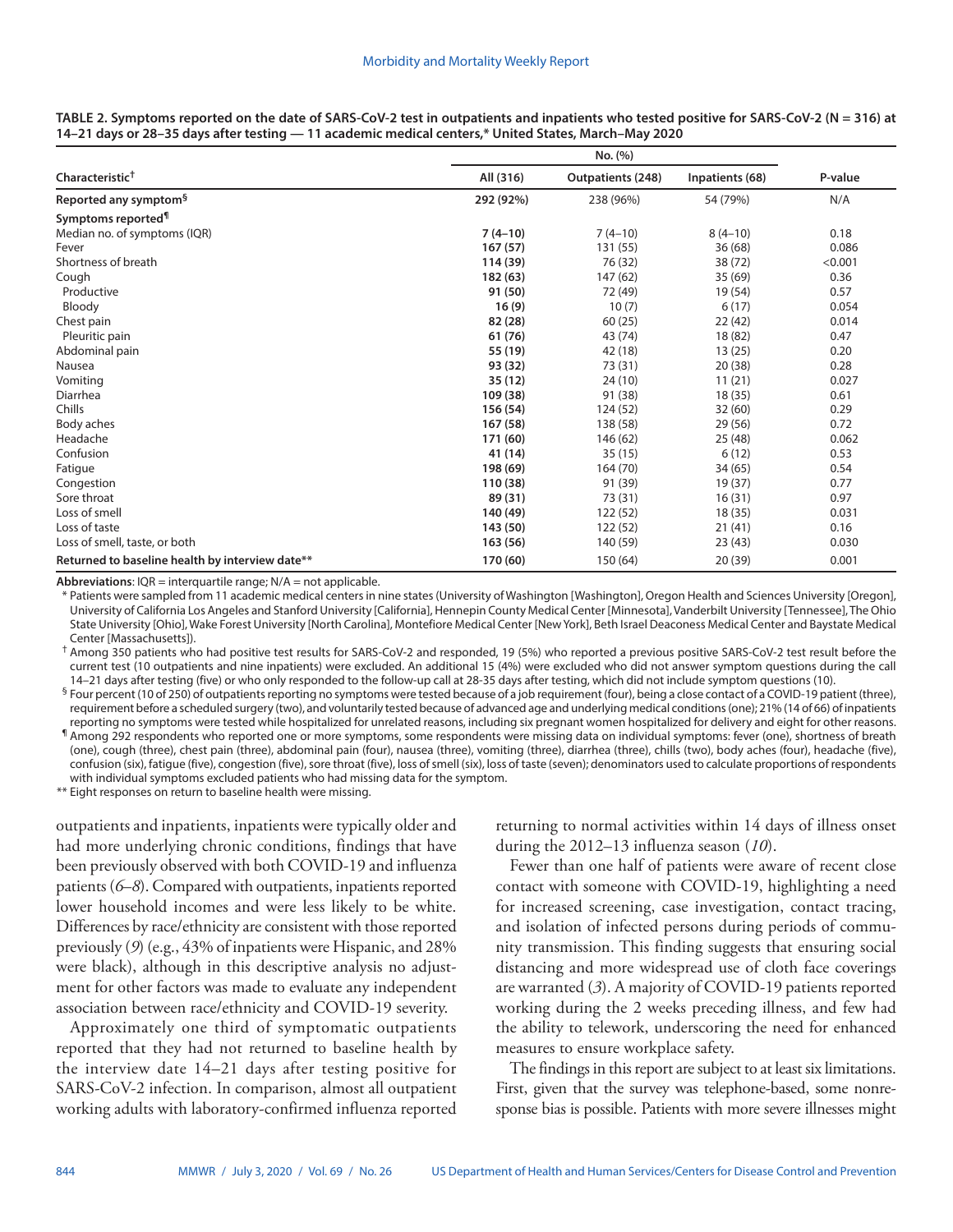|                                                               | .         |                          |                 |         |
|---------------------------------------------------------------|-----------|--------------------------|-----------------|---------|
| Characteristic <sup>§</sup>                                   | All (339) | <b>Outpatients (262)</b> | Inpatients (77) | P-value |
| Contact (≤6 feet) with COVID-19 patient [might have multiple] | 153 (46)  | 129 (50)                 | 24 (32)         | 0.004   |
| Contact                                                       |           |                          |                 |         |
| Family member                                                 | 69 (45)   | 56 (43)                  | 13 (54)         |         |
| Work colleague                                                | 52 (34)   | 47 (36)                  | 5(21)           |         |
| Friend                                                        | 15(10)    | 14(11)                   | 1(4)            |         |
| Other <sup>¶</sup>                                            | 29(19)    | 22(17)                   | 7(29)           |         |
| <b>Type of residence</b>                                      |           |                          |                 | < 0.001 |
| Single family home                                            | 211(62)   | 176 (67)                 | 35(45)          |         |
| Apartment                                                     | 94 (28)   | 66 (25)                  | 28 (36)         |         |
| Long-term care facility                                       | 4(1)      | 0(0)                     | 4(5)            |         |
| Group home                                                    | 1(<1)     | 0(0)                     | 1(1)            |         |
| Other                                                         | 29(9)     | 20(8)                    | 9(12)           |         |
| Lives with others                                             | 303 (89)  | 232 (89)                 | 71 (92)         | 0.36    |
| No. of other household members, median (IQR)                  | $3(1-4)$  | $3(1.5-4)$               | $2(1-4)$        | 0.49    |
| Employed                                                      | 212(64)   | 180 (70)                 | 32 (42)         | < 0.001 |
| If employed, worked outside home within last 2 wks            |           |                          |                 | 0.49    |
| Every day                                                     | 118 (59)  | 102(60)                  | 16(52)          |         |
| 2-3 times per wk                                              | 38 (19)   | 31 (18)                  | 7(23)           |         |
| Once per wk                                                   | 6(3)      | 6(4)                     | 0(0)            |         |
| Never                                                         | 39 (19)   | 31 (18)                  | 8(26)           |         |
| If employed, ability to telework                              | 35(17)    | 32(18)                   | 3(10)           | 0.25    |
| If employed, worked in health care facility                   | 53 (25)   | 46 (26)                  | 7(23)           | 0.72    |
| Total number of daily contacts, median (IQR)                  | $5(2-10)$ | $5(3-13)$                | $3(1-10)$       | 0.013   |
| Frequency of interaction with others outside of home          |           |                          |                 | < 0.001 |
| Every day                                                     | 130 (41)  | 113(47)                  | 17(23)          |         |
| 2-3 times per wk                                              | 65(21)    | 47 (19)                  | 18 (24)         |         |
| Once per wk                                                   | 38(12)    | 32(13)                   | 6(8)            |         |
| Never                                                         | 83 (26)   | 50(21)                   | 33 (45)         |         |
| Days going out for groceries                                  |           |                          |                 | 0.071   |
| Every day                                                     | 7(2)      | 4(2)                     | 3(4)            |         |
| 2-3 times per wk                                              | 85(27)    | 65(27)                   | 20(27)          |         |
| Once per wk                                                   | 120 (38)  | 100(41)                  | 20(27)          |         |
| Never                                                         | 107 (34)  | 75 (31)                  | 32 (43)         |         |
| Attended gathering with >10 persons                           | 28(8)     | 21(8)                    | 7(9)            | 0.77    |
| Used public transportation                                    | 23(7)     | 12(5)                    | 11(15)          | 0.003   |

**TABLE 3. Exposures and behaviors in the 2 weeks preceding illness onset in outpatients and inpatients who had positive test results for SARS-CoV-2 (N = 339) at 14–21 days or 28–35 days after testing — 11 academic medical centers,\* United States, March–May 2020†**

**Abbreviations**: COVID-19 = coronavirus disease 2019; IQR = interquartile range.

\* Patients were sampled from 11 academic medical centers in nine states (University of Washington [Washington], Oregon Health and Sciences University [Oregon], University of California Los Angeles and Stanford University [California], Hennepin County Medical Center [Minnesota], Vanderbilt University [Tennessee], The Ohio State University [Ohio], Wake Forest University [North Carolina], Montefiore Medical Center [New York], Beth Israel Deaconess Medical Center and Baystate Medical Center [Massachusetts]).

 $\dagger$  Exposures were elicited in 2 weeks preceding illness onset or 2 weeks preceding testing for asymptomatic patients.

§ Of 350 patient respondents, 339 were included; 11 (3%) were excluded for not answering any of the exposure-related questions; for individual exposures in 339 included respondents, some respondents were missing data on close contact with a person with a COVID-19 case (seven), being employed (six), working outside the home (11), ability to telework (three), working at a health care facility (one), average number of daily contacts outside the home (15), frequency of interaction with others outside the home (23), days going out for groceries (20), attendance at gathering with ≥10 persons (six), and use of public transportation (six); denominators used to calculate proportions of respondents with individual exposures or behaviors exclude patients with missing data for the exposure or behavior.

¶ Other included exposures within health care settings (18), assisted living facilities (six), neighbors (two), clients at work (one), exposure at a correctional facility (one), and roommate at long-term care facility (one); among 24 exposures in health care settings or assisted living facilities, 22 were reported among persons who worked in a health care facility.

have still been hospitalized at the time of the survey or might have died, resulting in a higher proportion of nonrespondents among patients with more severe illness. Estimates of the frequency of clinical characteristics should therefore be interpreted with caution. Second, patients were sampled from academic medical centers with differing numbers of respondents; therefore, patients in this study are not representative of cases nationwide. With limited testing capacity, some groups (e.g., health care and other essential workers) might also have been preferentially tested. Third, data were obtained by self-report and might be subject to recall bias. Fourth, this survey documented a cross-section of symptoms reported on the date of testing, and symptoms might have changed during the course of illness. In addition, a few patients reported an earlier positive test result, which might have led to misclassification of test setting; however, this was infrequent (5%). Fifth, no adjustment for other factors to determine whether variables were

**No. (%)**